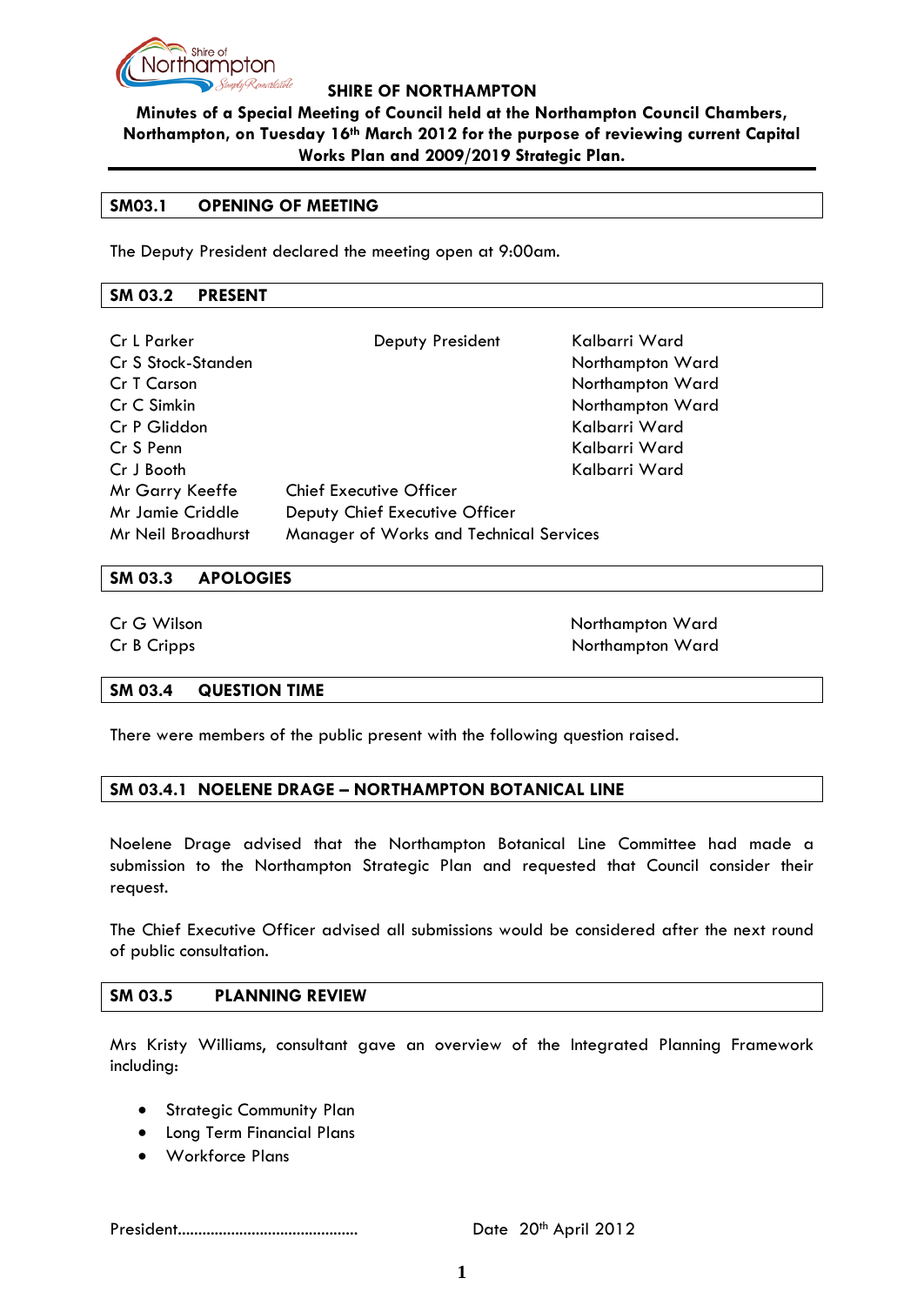

# **Minutes of a Special Meeting of Council held at the Northampton Council Chambers, Northampton, on Tuesday 16th March 2012 for the purpose of reviewing current Capital Works Plan and 2009/2019 Strategic Plan.**

The Chief Executive Officer and Kristy Williams then went through and reviewed the Capital Works Plan and Strategic Plan.

### **SM 03.5.1 CAPITAL WORKS PLAN REVIEW**

Moved Cr PENN, seconded Cr CARSON

That Council remove the following from the Forward Capital Works Plan:

- 1. Construct Red Bluff Toilets.
- 2. Port Gregory Tennis Court Resurfacing.

CARRIED 7/0

Moved Cr BOOTH, seconded Cr SIMKIN

That Council revises the Capital Works Plan and includes the following:

- 1. Purchase of land in Kalbarri for Aged Housing
- 2. Purchase of vacant land in Kalbarri for Staff Housing.

CARRIED 7/0

# **SM 03.5.2 REVIEW OF 2009/2019 STRATEGIC PLAN**

Moved Cr STOCK-STANDEN, seconded Cr GLIDDON

That the following items be noted in the area of Economy & Marketing:

- Item 1.1.3 Delete.
- Item 1.1.4 Reword to "Support local groups to fund individual coastal areas through assisting with appropriate grants i.e. Coast West etc."
- Item 1.1.6 Reword to "Identify and prioritise new parking areas and develop a plan to include in Asset Management Plan."
- Item 1.1.8 Reword to "Develop a strategy to maximise the aesthetics and streetscapes of major streets within town sites within the Shire".
- Item 1.2.2 Delete.
- Item 1.2.5 Delete.
- Item 1.2.6 Reword to "Use housing affordability as a strategy to attract long term residents to the Shire".
- Item 1.3.1 Delete measures of success.

CARRIED 7/0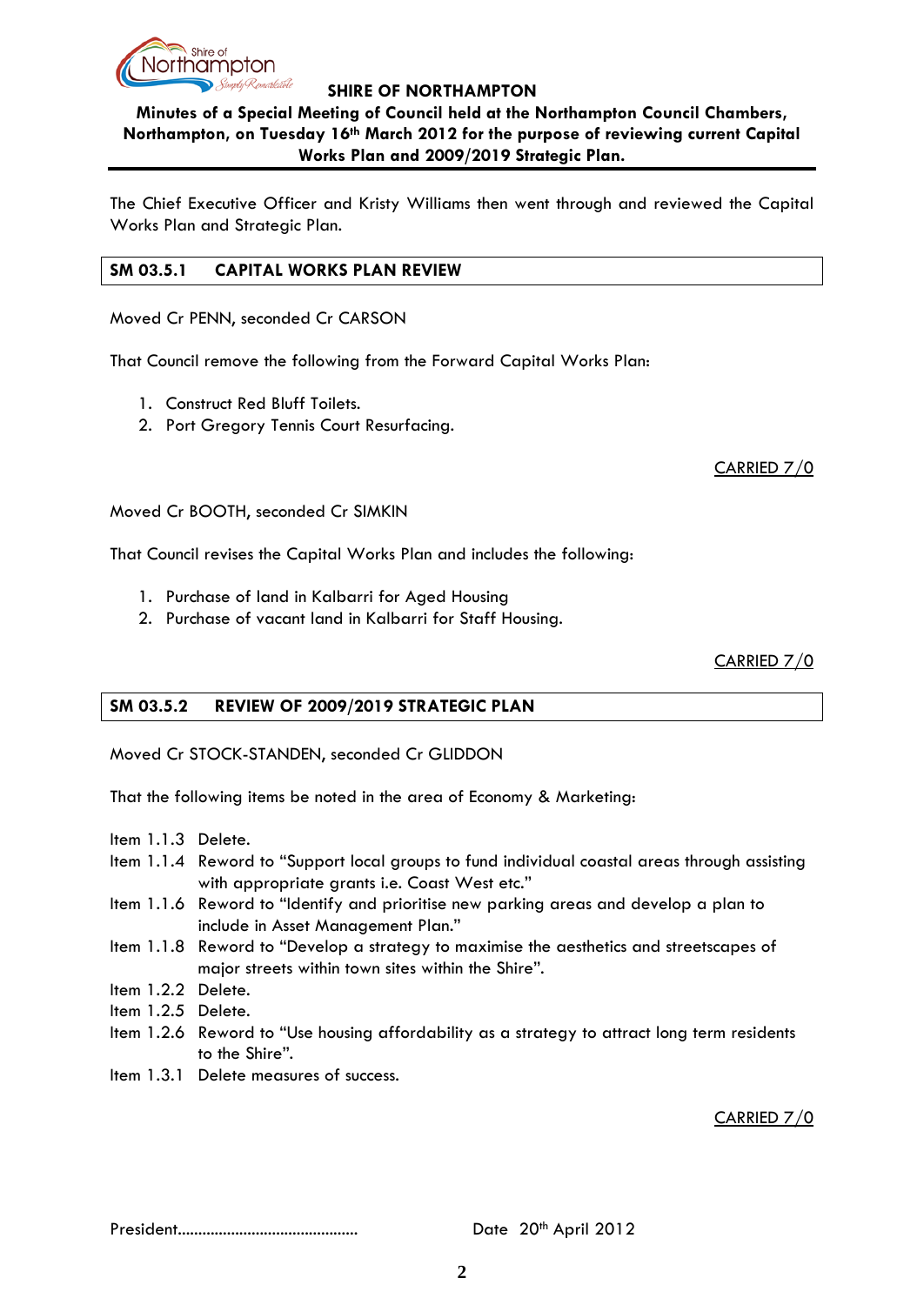

# **Minutes of a Special Meeting of Council held at the Northampton Council Chambers, Northampton, on Tuesday 16th March 2012 for the purpose of reviewing current Capital Works Plan and 2009/2019 Strategic Plan.**

### MORNING TEA ADJOURNMENT

Council adjourned for morning tea at 10.15am and reconvened at 10.30am with the following in attendance:

Cr Parker, Cr Gliddon, Cr Stock-Standen, Cr Penn, Cr Booth, Cr Carson, Cr Simkin, Chief Executive Officer, Garry Keeffe, Deputy Chief Executive Officer, Jamie Criddle and Manager of Works and Technical Services, Mr Neil Broadhurst.

Moved Cr PENN, seconded Cr CARSON

That the following items be noted in the area of Environment:

Item 2.2.1 Item 1.1.4 to be included in 2.2.1 Item 2.2.4 Delete. Item 2.5.5 Include "Government Agencies" into Key Action wording.

Submissions from Northampton Environmental Group and Northampton Botanical Line also be listed for discussion at the April meeting.

CARRIED 7/0

Moved Cr BOOTH, seconded Cr SIMKIN

That the following items be noted in the area of Infrastructure:

- Item 3.2.7 Delete
- Item 3.3.1 Change word "marina" to "marine facilities"
- Item 3.3.2 Change word "marina" to "marine facilities"
- Item 3.3.3 Change word "marina" to "marine facilities"
- Item 3.4.2 Include "wind and wave power" to key actions.
- Item 3.5.1 Deleted "number of sporting events" from measures of success.
- Item 3.5.5 Change to include "Sporting & Non-Sporting Scholarship programs".

CARRIED 7/0